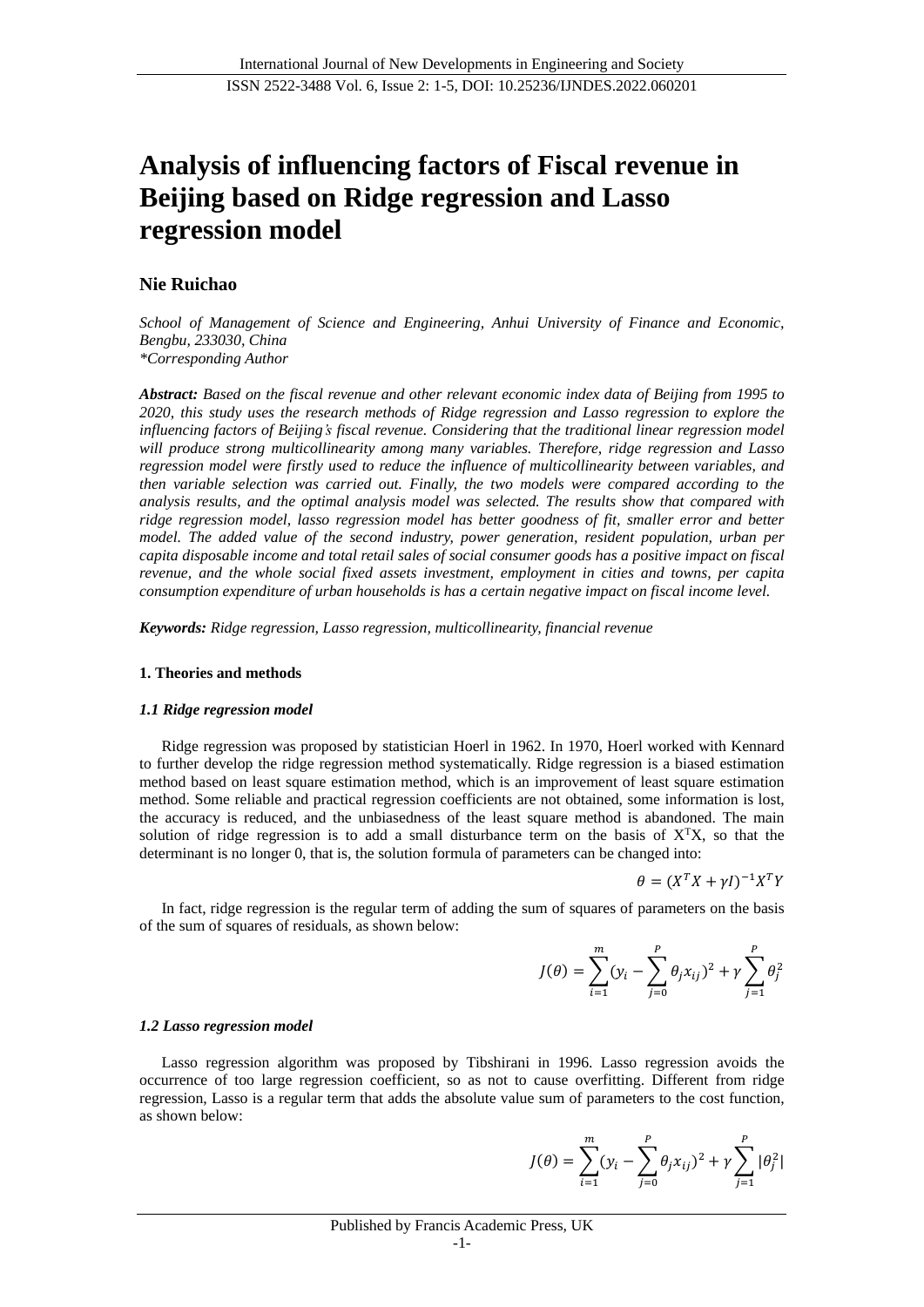Suppose the regression equation  $y_i = \beta_0 + \beta_1 x_{i1} + \cdots + \beta_p x_{ip} = \sum_{i=0}^p \beta_i x_{ij}$  $_{j=0}^{p} \beta_j x_{ij}$ , Mn and Lasso regression are equivalent to adding constraints on the estimated coefficients into the square sum of residual errors estimated by ordinary linear regression. Lasso regression adds constraint penalty term of absolute value sum of parameters (also called  $L_1$  regularization), which can be expressed as:

$$
\hat{\beta}^{ridge} = \underbrace{argmin}_{\hat{\beta}} \left\{ \sum_{i=1}^{m} (y_i - \sum_{j=0}^{p} \beta_j x_{ij})^2 \right\} \text{subject to } \sum_{j=0}^{p} |\beta_j| \leq t
$$

#### **2. Construction of index system**

| index                          | variable  | max       | min      | mean        | median    |
|--------------------------------|-----------|-----------|----------|-------------|-----------|
| Fiscal revenue                 | Y         | 5817.1    | 115.26   | 2297.467692 | 1664.98   |
| <b>GDP</b>                     | $X_1$     | 36102.55  | 1516.2   | 14081.10192 | 11119.3   |
| Fiscal expenditure             | $X_2$     | 7471.43   | 154.4    | 2772.990769 | 1804.395  |
| Added value of the secondary   |           |           |          |             |           |
| industry                       | $X_3$     | 5716.37   | 638.3    | 2783.783462 | 2470.05   |
| Total volume of foreign trade  | $X_4$     | 428995812 | 29318330 | 210632628.6 | 203866407 |
| Generating capacity            | $\rm X_5$ | 464.09    | 132.21   | 261.7430769 | 235.365   |
| Investment in fixed assets     | $\rm X_6$ |           |          |             |           |
| throughout society             |           | 9283      | 841.5    | 4387.889231 | 3860.965  |
| Urban working population       | $X_7$     | 1198.9    | 456.35   | 820.1253846 | 822.6     |
| Permanent resident population  | $\rm X_8$ | 2195      | 1240     | 1743.380769 | 1723.5    |
| Urban per capita disposable    | $X_9$     |           |          |             |           |
| incom                          |           | 78372     | 6235     | 30541.46038 | 23356.8   |
| Per capita consumption         |           |           |          |             |           |
| expenditure of urban residents | $X_{10}$  | 49382     | 5019.76  | 20784.44577 | 15895.35  |
| Total retail sales of consumer | $X_{11}$  |           |          |             |           |
| goods                          |           | 15063.7   | 826.98   | 6034.976923 | 4240.35   |

|  |  | Table 1: Revaluation form of influencing factors of fiscal revenue |  |  |  |  |  |
|--|--|--------------------------------------------------------------------|--|--|--|--|--|
|--|--|--------------------------------------------------------------------|--|--|--|--|--|

In order to study the factors affecting the fiscal revenue of Beijing, the general public budget revenue is taken as the explained variable. In this paper, on the basis of reference to related literature, improvements on the index system of innovation, put forward the influencing factors, respectively from the level of economic development, the degree of industrial structure, trade, energy consumption and residents's expenditure to income, specific indicators of GDP respectively  $(X_1)$ , fiscal expenditure  $(X_2)$ , the added value of the second industry  $(X_3)$ , the total import and export  $(X_4)$ , power generation  $(X_5)$ , total investment in fixed assets  $(X_6)$ , number of employed persons in urban units  $(X_7)$ , number of permanent resident population  $(X_8)$ , per capita disposable income of urban residents  $(X_9)$ , per capita consumption expenditure of urban residents  $(X_{10})$  and total retail sales of social goods  $(X_{11})$ .

## **3. Analysis of influencing factors of Fiscal revenue in Beijing**

#### *3.1 Multicollinearity test*

|  | Table 2: Multicollinearity test |  |  |
|--|---------------------------------|--|--|
|--|---------------------------------|--|--|

| variable  | VIF     | variable | VIF     |
|-----------|---------|----------|---------|
| $X_1$     | 7070.31 | $X_7$    | 43.10   |
| $X_2$     | 1483.36 | $X_8$    | 182.13  |
| $X_3$     | 1717.26 | $X_9$    | 8443.29 |
| $\rm X_4$ | 110.75  | $X_{10}$ | 2145.65 |
| $X_5$     | 82.83   | $X_{11}$ | 1150.94 |
| $\rm X_6$ | 962.5   | Mean VIF | 2199.29 |

Linear regression was carried out for all variables, and the regression results showed that the goodness of fit of the equation was good, but most of the variables did not pass the significance test. For this reason, variance inflation factor (VIF) is used to test the strength of collinearity of variables. If the value is greater than 10, it indicates the existence of serious multicollinearity. It can be seen from the following table that all variables have significant multicollinearity. Therefore, it is difficult to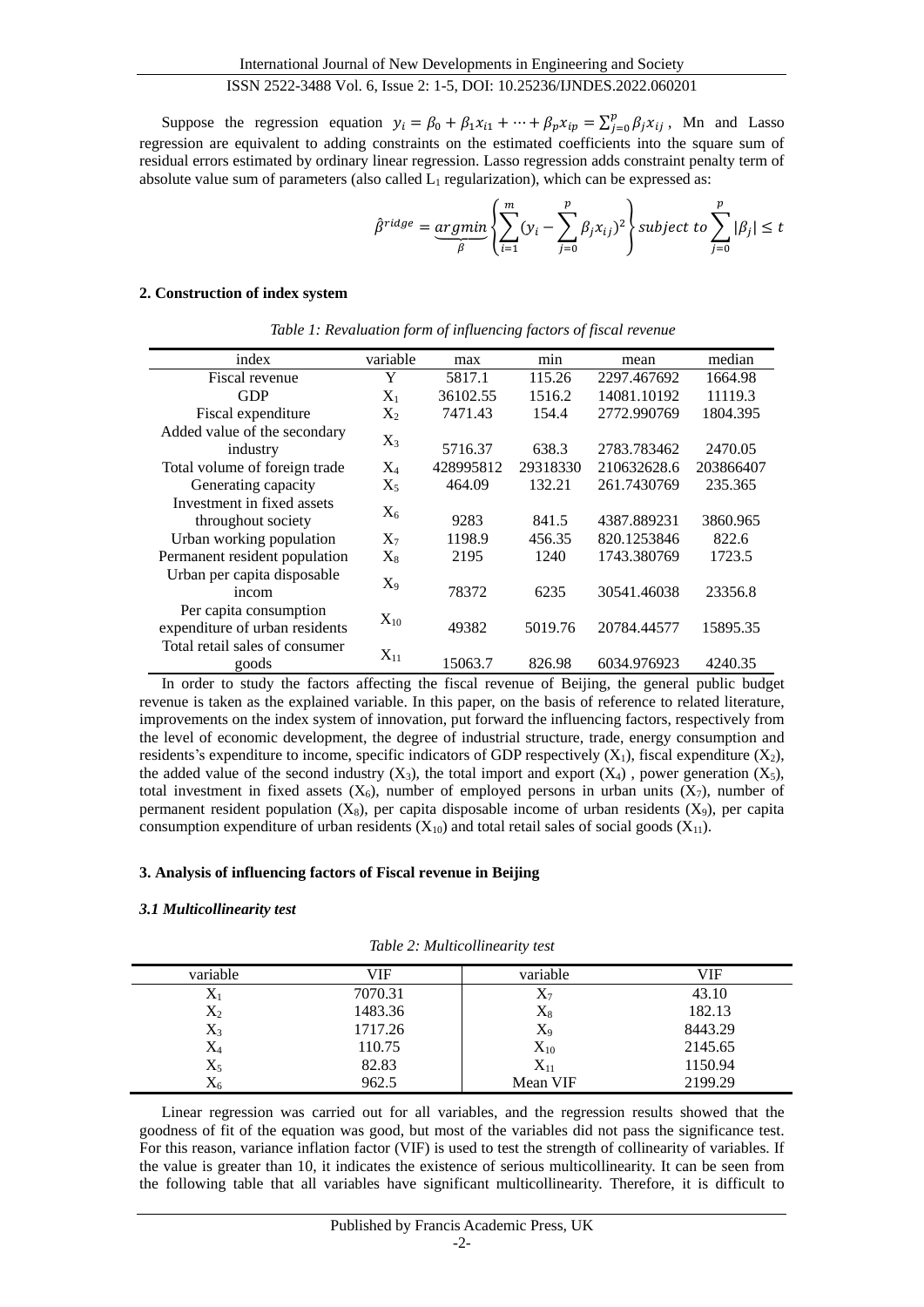eliminate the influence of multicollinearity by using the traditional least square estimation method. Therefore, in this study, ridge regression and Lasso regression are used to analyze the influencing factors of Beijing's fiscal revenue.

#### *3.2 Ridge regression analysis*

Linear Model Ridge () is included in the SciKit-learn package in Python, so it is possible to implement Ridge regression directly using general commands.

The model equation after ridge regression is as follows:

$$
Y=-1221.1329+0.4710X_3+1.6338X_5-0.1815X_6-0.9081X_7+0.9447X_8+0.0074X_9\\-0.0320X_{10}+0.3491X_{11}
$$

From the above model, it can be seen intuitively that the added value of the secondary industry (X3), power generation (X5), permanent resident population (X8), per capita disposable income of urban residents (X9) and total retail sales of social consumer goods (X11) change in the same direction as the financial revenue of Beijing. The total social investment in fixed assets  $(X6)$ , urban employment  $(X7)$ , and per capita consumption expenditure of urban households (X10) have a negative impact on Beijing's fiscal revenue.

The actual and predicted values of corresponding variables in the test set were compared and the ridge regression estimation graph was drawn as follows. As can be seen from the following figure, the predicted value of Y in the test set of ridge regression estimation is basically the same as the real value, but there is a large deviation between the recent and long-term time periods.



*Figure 1: Rridge regression prediction*

#### *3.3 Lasso regression analysis*

Lasso regression uses the coordinate descent method to solve the parameter estimates. Coordinate descent method selects parameters of one dimension each time for one-dimensional optimization, and then continuously selects and updates multiple dimensions until the function converges.

The Lasso regression model equation is as follows:

$$
Y = -1191.7628 + 0.4344X_3 + 0.6370X_5 - 0.1857X_6 - 0.7362X_7 + 0.9447X_8 + 0.0057X_9 - 0.0217X_{10} + 0.3581X_{11}
$$

From the above model, it can be seen intuitively that the added value of the secondary industry (X3), power generation (X5), permanent resident population (X8), per capita disposable income of urban residents (X9) and total retail sales of social consumer goods (X11) change in the same direction with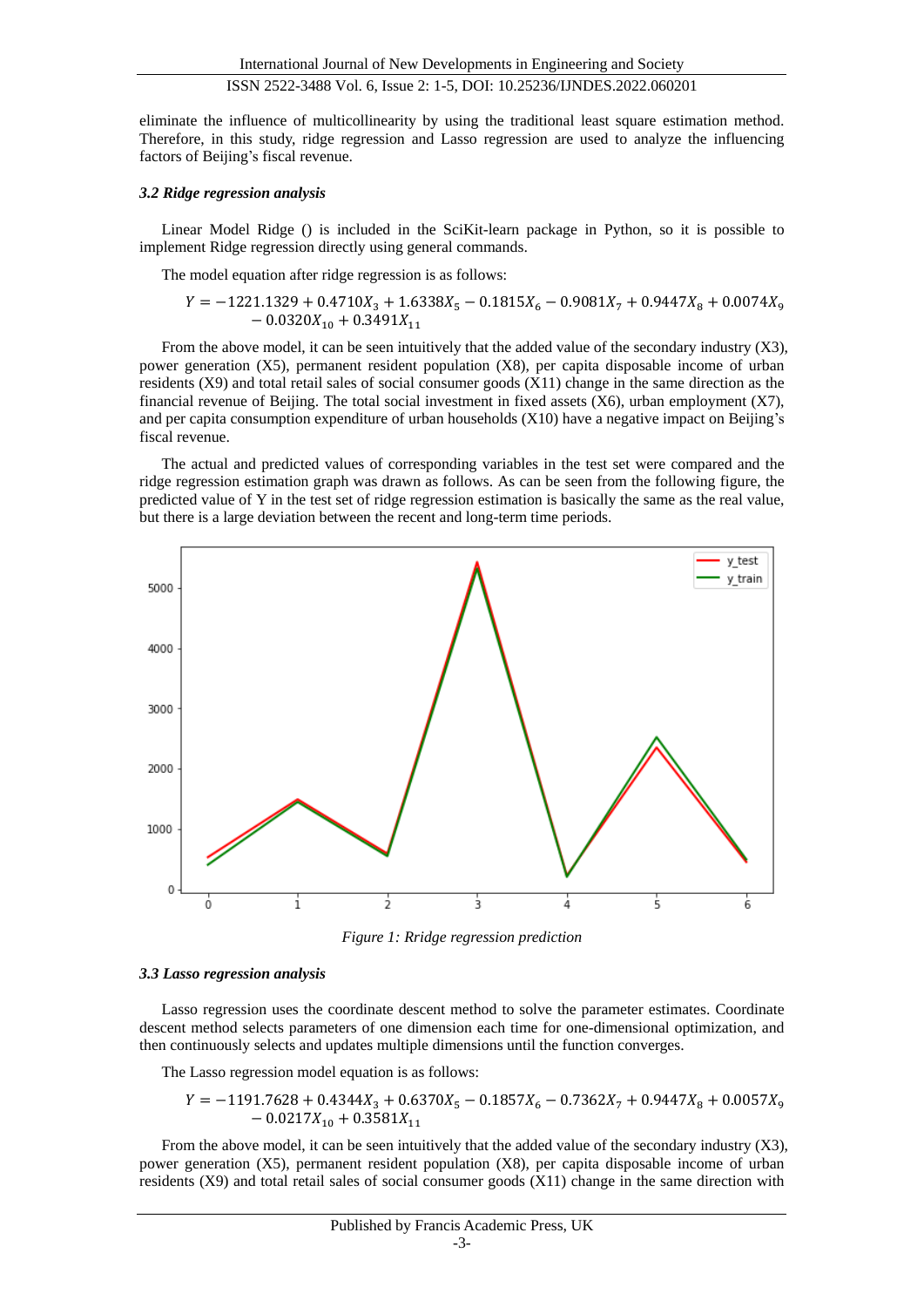the financial revenue of Beijing. The total social investment in fixed assets (X6), urban employment (X7), and per capita consumption expenditure of urban households (X10) have a negative impact on Beijing's fiscal revenue. The analysis results are basically the same as those of ridge regression model. The actual and predicted values of corresponding variables in the test set were compared to draw the following LasSO regression estimation graph.

As can be seen from the figure below, the predicted value of Y in the test set of ridge regression estimation is basically the same as the real value, and the two tend to be the same in the short-term, mid-term and long-term prediction, with good fitting.



*Figure 2: Lasso regression prediction*

#### *3.4 Comparative analysis of results*

After using ridge regression model and Lasso regression model to select variables, the multicollinearity between variables was eliminated, and the better model was selected by comparing model test and parameter test. The following table shows the analysis results of Ridge regression model and Lasso regression model intuitively, and the fitting results of lasso regression model are better according to goodness of fit  $\mathbb{R}^2$ . At the same time, the prediction errors obtained by Lasso regression on MAE, MSE and RMSE are all smaller than those obtained by linear model of ridge regression.

Therefore, considering the analysis results of the two models comprehensively, the Lasso regression model is better.

*Table 3: Model comparative analysis*

| model | $\mathbb{R}^2$ | MAE.                 | MSE.      | <b>RMSE</b> |
|-------|----------------|----------------------|-----------|-------------|
|       |                | Ridge 0.9969 78.8245 | 8895.0621 | 94.3136     |
| Lasso | 0.9977         | 68.6551              | 6664.7105 | 81.6377     |

## **4. Conclusions and Suggestions**

#### *4.1 Conclusions*

Through the analysis of ling regression model and Lasso regression model, it can be concluded that the added value of the secondary industry, electricity generation, permanent population, per capita disposable income of urban residents and total retail sales of social consumer goods have a positive impact on the fiscal revenue of Beijing. At the same time, electricity generation and resident population have a high degree of impact on Beijing's fiscal revenue, which directly reflects the regional energy